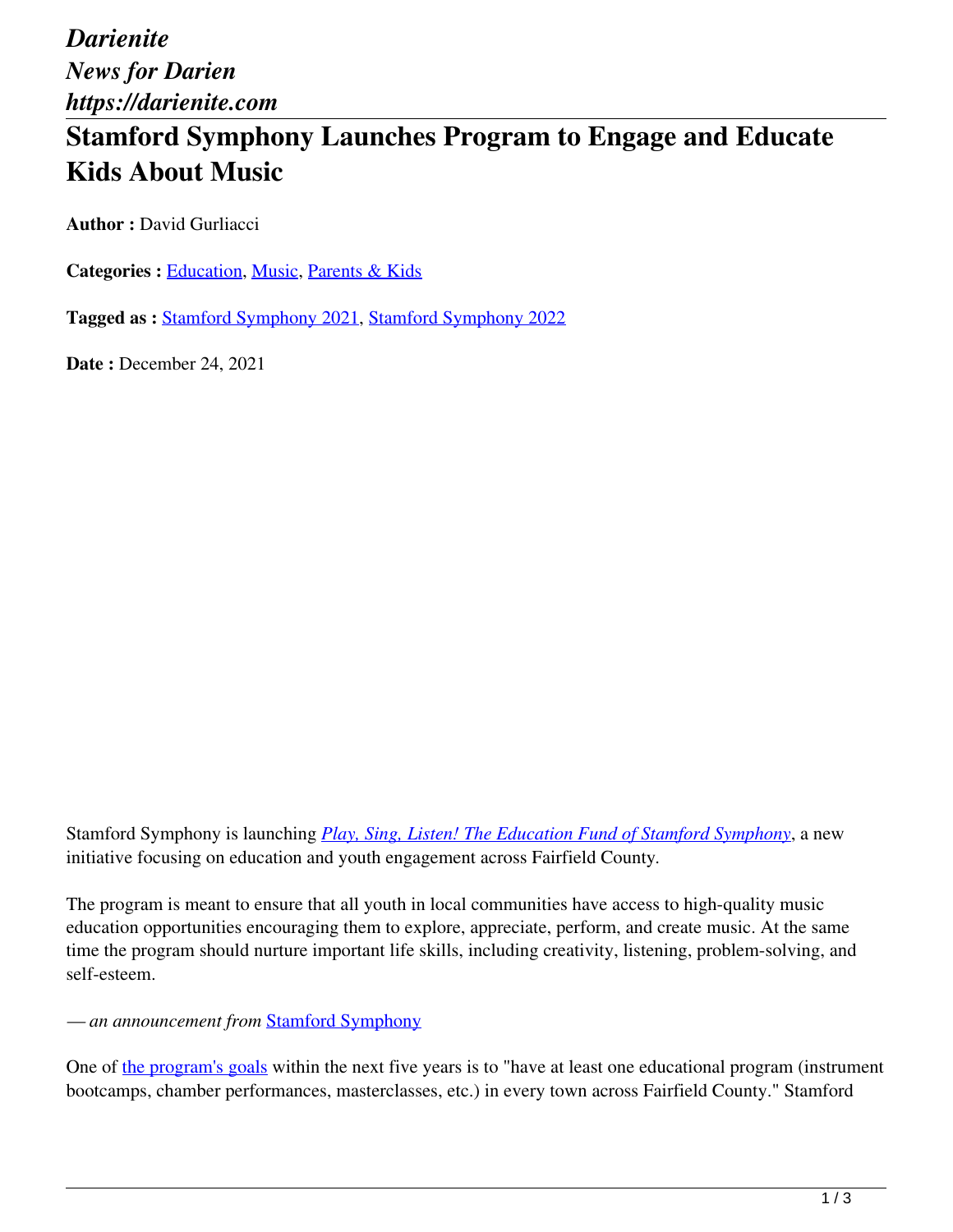# *Darienite News for Darien https://darienite.com*

Symphony is continuing to raise money for the project.

"It is our goal that every child in Fairfield County has opportunity and access to engage with music on any level," said Nicolas Gonzalez, community engagement and education manager at Stamford Symphony.

"*Play, Sing, Listen!* will allow us to be recognized as an integral and important resource to music education and the larger community. Whether you are a music teacher, library, or multicultural organization, we want to share the transformative power of music with you."

#### **Goals for Five Years**

Stamford Symphony has several ambitious objectives for *Play, Sing, Listen!* over the next five years.

One objective is to strengthen the Symphony's partnership with Stamford Public Schools through new and engaging programs; expand existing partnerships with local community programs and launch new activities in collaboration with these organizations.

Lastly, the Symphony plans to build programs for engaging youth in orchestral performance, including preconcert activities at the Palace Theatre and family concerts.

"Engaging kids in music has exponential benefits. From creativity to problem-solving and listening, these life skills set them up for success in the future and I am eager to make it more accessible to them," said Nicolas Gonzalez, community engagement and education manager at Stamford Symphony.

"Through *Play, Sing, Listen!*, we strive to be a valuable resource for in-school music education and for students and teachers in Stamford and across Fairfield County."